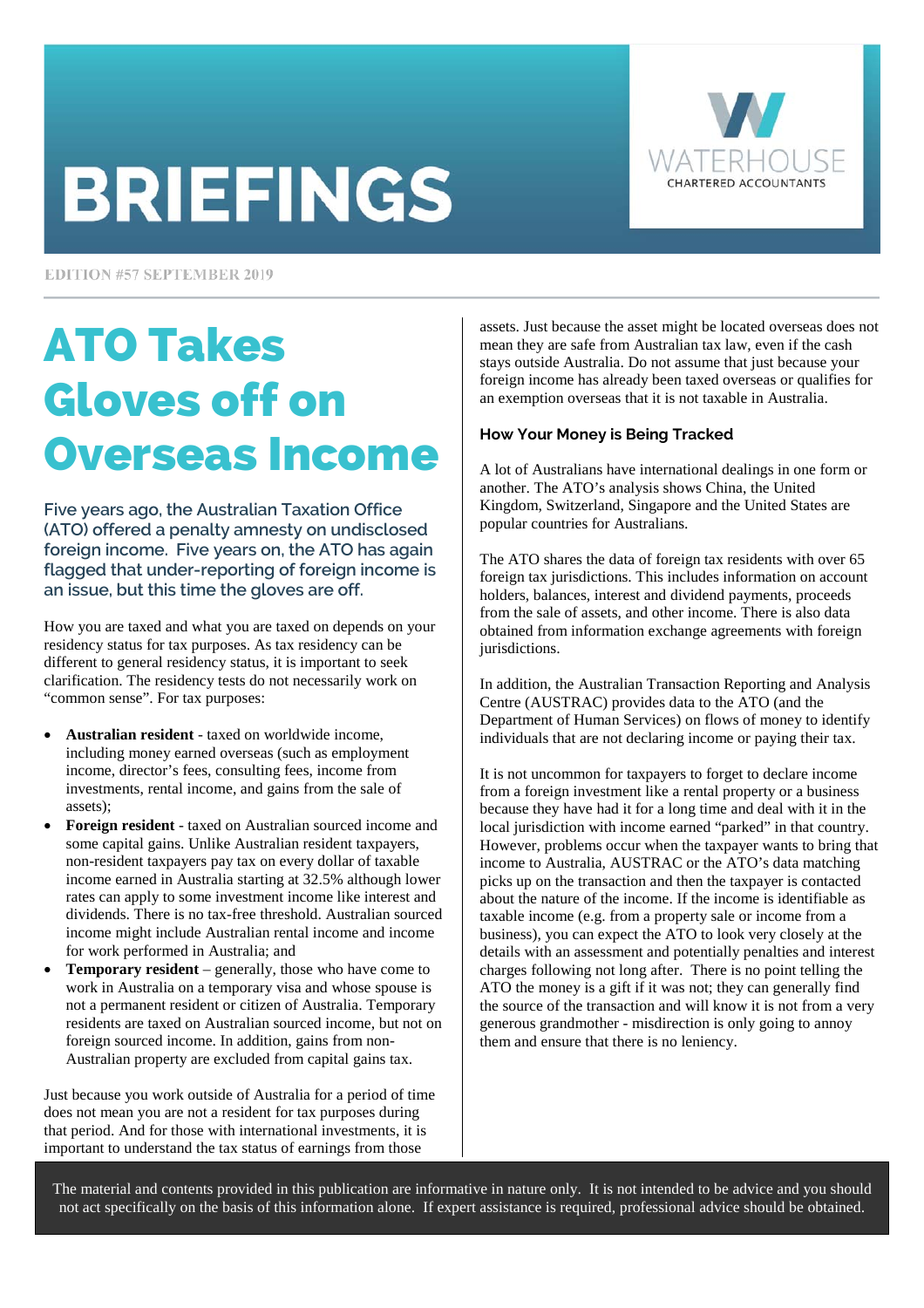

### **What You Need to Declare in Your Tax Return**

If you are an Australian resident, you need to declare all worldwide income in your tax return unless a specific exemption applies, although in some cases even exempt income needs to be reported. Income is anything you earn from:

- Employment (including consulting fees);
- Pensions, annuities and government payments;
- Business, partnership or trust income;
- Crowdfunding;
- The sharing economy (AirBnB, Uber, AirTasker, etc.);
- Foreign income (pensions and annuities, business income, employment income and consulting fees, assets and investment income, including offshore bank accounts, and capital gains on overseas assets);
- Some prizes and awards (including any gains you made if you won a prize and then sold it for a gain); and
- Some insurance or workers' compensation payments (generally for loss of income).

You do not need to declare prizes such as lotto or game show prizes, or ad hoc gifts.

### **Do I Need to Declare Money from Family Overseas?**

A gift of money is generally not taxable, but there are limits to what is considered a gift and what is income. If the "gift" is from an entity (such as a distribution from a company or trust), if it is regular and supports your lifestyle, or is in exchange for your services, then the ATO may not consider this money to be a genuine gift.

### **I have Overseas Assets that I have not Declared**

Your only two choices are to do nothing (and be prepared to face the full weight of the law) or work with the ATO to make a voluntary disclosure. Disclosing undeclared assets and income will often significantly reduce penalties and interest charges, particularly where the oversight is a genuine mistake.

### **How to Repatriate Income or Assets**

Before moving funds out of an overseas account, company or trust it is important to ensure that you seek advice on the implications in Australia and the other country involved. This is a complex area, and the interaction between the tax laws of different countries requires careful consideration to avoid unexpected consequences.

*If you need to clarify your residency status for tax purposes or are uncertain about the tax treatment of income, please contact us today.*

# Are all Your SMSF Eggs in One Basket?

**The investment strategies of self-managed superannuation funds (SMSFs) are under scrutiny with the ATO contacting 17,700 trustees about a lack of asset diversity.** 

The ATO is concerned that "a lack of diversification or concentration risk, can expose the SMSF and its members to unnecessary risk if a significant investment fails."

This does not mean that you must have diversity in your fund. A lack of diversity might be a strategic decision by the trustees, but you need to be able to prove that the strategy was an active decision. Section 4.09 of the *Superannuation Industry (Supervision) Regulations* requires that trustees "formulate, review regularly and give effect to an investment strategy that has regard to the whole of the circumstances of the entity." To do that you need to:

- Recognise the risk involved in the investment, its objectives and the cash flow of the fund;
- Review the diversity of the investment strategy (or otherwise) and the exposure of a lack of diversity;
- Assess the liquidity of the investment and cashflow requirements of the fund;
- Assess the ability of the fund to discharge its liabilities; and
- Review and have in place appropriate insurance cover for members and assets.

Importantly, you need to be able to justify how you formulated your strategy if the ATO asks.

The 17,700 people being contacted by the ATO hold 90% or more of their fund's assets in a single asset or single asset class.

Property is one of the problem areas the ATO is looking at. With property prices at a low point, the asset value of many funds has diminished.

In addition, debt taken on by SMSFs has significantly increased. The number of SMSFs using Limited Recourse Borrowing Arrangements (LRBAs) to purchase property has increased significantly from 13,929 (or 2.9% of all SMSFs) in 2013, to 42,102 (or 8.9% of all SMSFs) in 2017. For SMSFs that have purchased property through LRBAs, on average these LRBAs represent 68% of total assets of the funds.

#### **Head Office**

Suite 12 Level 3. **Gateway Building** 1 Mona Vale Road Mona Vale NSW 2103

**Sydney Office** Suite 802 Level 8 23 O'Connell Street Sydney NSW 2000

#### T 02 8973 2222

admin@waterhouseca.com.au www.waterhouseca.com.au ABN 60 535 258 608

Liability limited by a scheme approved under Professional<br>Standards Legislation



Chartered **Accountants**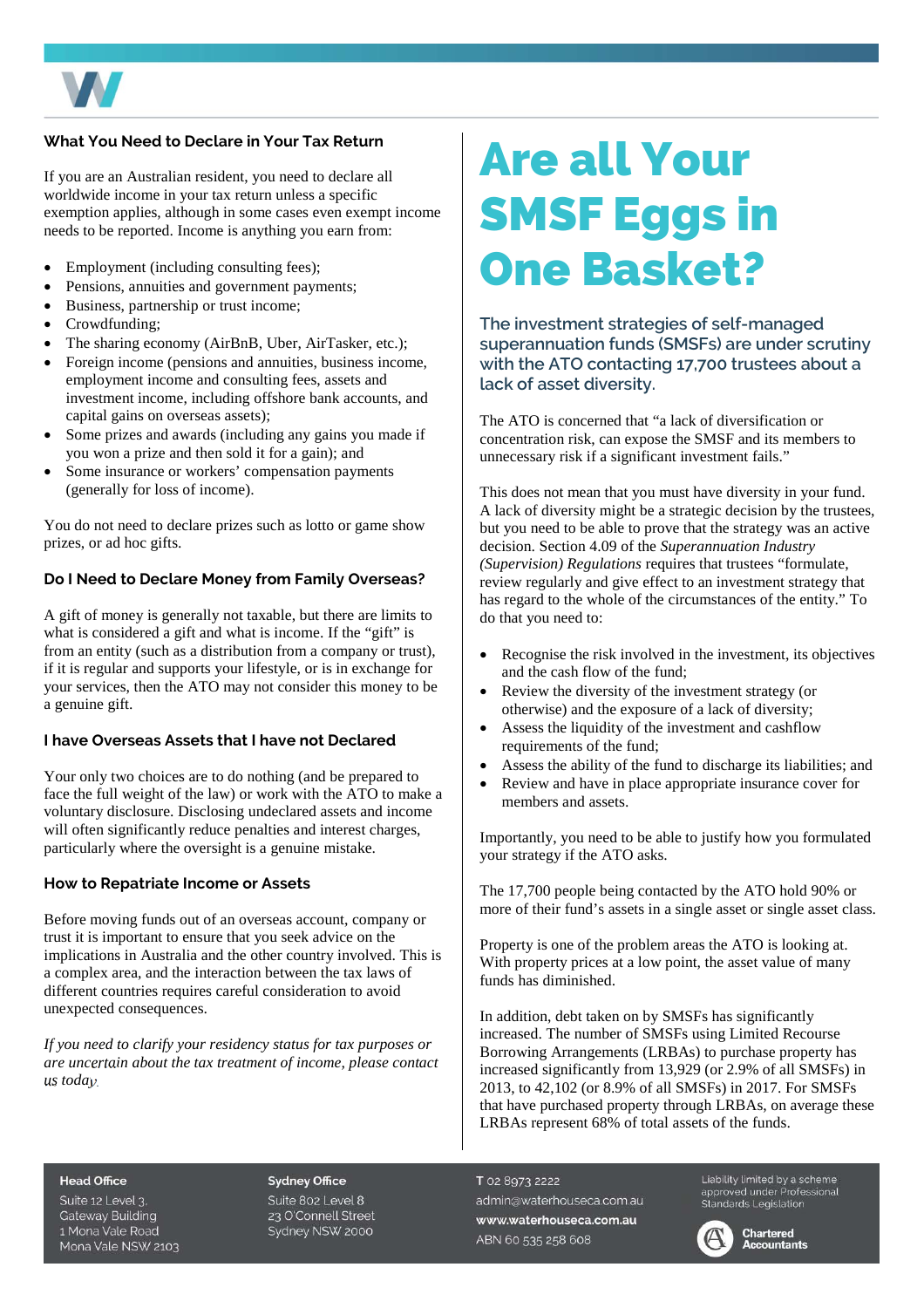

LRBAs are most common in SMSFs with a net fund size (i.e. total assets excluding the value of the amount borrowed) of between \$200,000 and \$500,000. In 2017 the average borrowing under an LRBA was \$380,000 and the average value of assets was \$768,600.

# Rental Property Expenses – What You can and cannot Claim

**It is not uncommon for landlords to be confused about what they can and cannot claim for their rental properties. What often seems to make perfect sense in the real world does not always make sense for the ATO.** 

In general, deductions can only be claimed if they were incurred in the period that you rented the property or during the period the property was genuinely available for rent. This means a tenant needs to be in the property or you are actively looking for a tenant. If, for example, you keep the property vacant while you are renovating it, then you might not be able to claim the expenses during the renovation period if it was not rented or available for rent during this time (there are some exceptions to this general rule). There needs to be a relationship between the money you make and the deductions you claim. Here are a few common problem areas:

### **Interest on Bank Loans**

Only the interest on repayments for investment property loans and bank charges are deductible - not the actual loan itself. Also, if a loan facility is used for multiple purposes then only some of the interest expenses might be deductible. For example, if some of the loan is used to acquire or renovate a rental property, but further funds are drawn down to pay for a holiday then this is a mixed purpose loan and an apportionment needs to be undertaken.

### **Repairs or Maintenance?**

Deductions claimed for repairs and maintenance are an area that the ATO is looking at very closely so it is important to understand the rules. An area of major confusion is the difference between repairs and maintenance, and capital works. While repairs and maintenance can often be claimed

immediately, the deduction for capital works is generally spread over a number of years.

Repairs must relate directly to the wear and tear resulting from the property being rented out. This generally involves restoring a worn out or broken part – e.g. replacing damaged palings of a fence or fixing a broken toilet. The following expenses will not qualify as deductible repairs, but are capital works:

- Replacement of an entire asset (e.g. a complete fence, a new hot water system, oven, etc.); or
- Improvements and extensions where you are going beyond the work that is required to restore the property back to its former state.

Also remember that any repairs and maintenance undertaken to fix problems that existed at the time the property was purchased are not deductible, even if you did not find out about the problem until later.

### **The Sharing Economy**

The deductions you can claim for "sharing" a room or an entire house are similar to rental properties. You can claim tax deductions for expenses such as the interest on your home loan, professional cleaning, fees charged by the facilitator, council rates, insurance, etc., but these deductions need to be in proportion to how much and how long you rent your home out. For example, if you rent your home for two months of the financial year, then you can only claim up to  $\frac{1}{6}$  of expenses such as interest on your home loan as a deduction. This would need to be further reduced if you only rented out a specific portion of the home.

### **Friends, Family and Holiday Homes**

If you have a rental property in a known holiday location, the ATO is likely to be looking closely at what you are claiming. If you rent out your holiday home you can only claim expenses for the property based on the time the property was rented out or genuinely available for rent and only if the property was not actually being used for private purposes at that time.

If you, friends or relatives use the property for free or at a reduced rent, it is unlikely to be genuinely available for rent and, as a result, this may reduce the deductions available. It is a tricky balance, particularly when you are only allowing friends or relatives to use the property in the down time when renting it out is unlikely.

A property is more likely to be considered unavailable if it is not advertised widely, is located somewhere unappealing or difficult to access, and the rental conditions - price, no children clause, references for short terms stays, etc. - make it unappealing and uncompetitive.

#### **Head Office**

Suite 12 Level 3. **Gateway Building** 1 Mona Vale Road Mona Vale NSW 2103 **Sydney Office** Suite 802 Level 8 23 O'Connell Street Sydney NSW 2000

T 02 8973 2222 admin@waterhouseca.com.au www.waterhouseca.com.au ABN 60 535 258 608

Liability limited by a scheme approved under Professional<br>Standards Legislation



**Chartered Accountants**